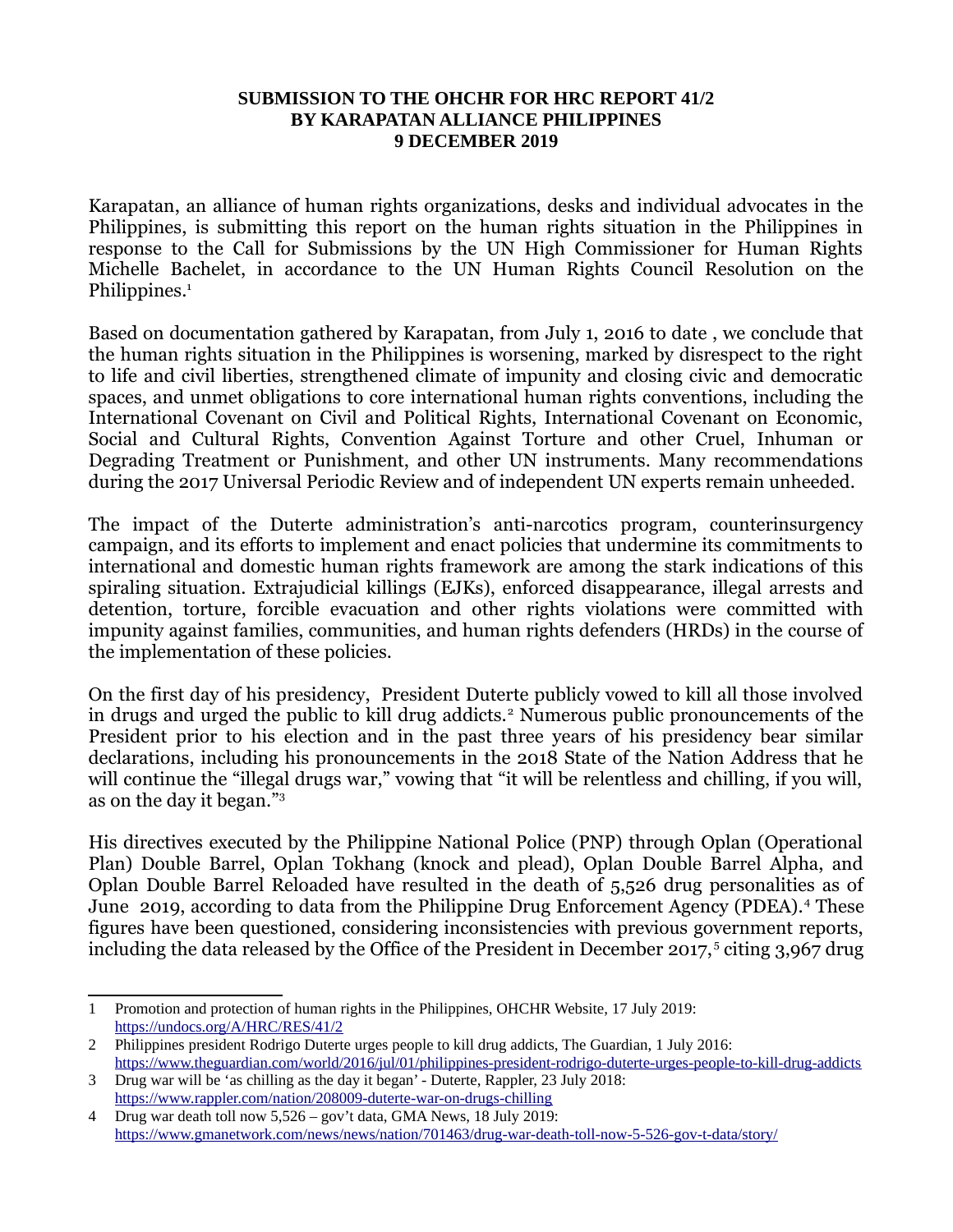personalities who died in anti-drug operations from July 2016 to November 2017 and 16,355 homicide cases under investigation from July 2016 to September 2017.

Many of those killed have not been tried and convicted by courts and have been arbitrarily included in "drug lists" drawn up by police and government units. Karapatan concurs with the analysis stated in the Communication and Complaint by Rise Up for Life and Rights to the International Criminal Court:[6](#page-1-0)

- Through his pronouncements and policies, President Duterte has publicly vilified, ordered, incited, supported, and condoned these killings;
- Many of those killed were in the course of police "buy-bust operations" resulting in deaths of the victims for allegedly resisting arrest;
- For cases involving unidentified vigilantes or undercover police as suspected perpetrators, victims were killed by at least two unidentified assassins usually wearing helmets, riding in tandem in a motorcycle, with the gunman astride at the back of the driver;
- The killings have been widespread and pervasive, occurring in all regions of the country, and have occurred often in public places, in broad daylight, and in front of witnesses, illustrating the brazenness of the perpetrators;
- There is lack of interest on the part of government in pursuing investigation and prosecution of these crimes and the perpetrators; and,
- President Duterte has publicly avowed to pardon members of the State forces should they be charged in court.

In the context of the already dire situation of the country's civic and democratic spaces, government's campaign against illegal drugs has increased the level of impunity. Prior to President Duterte, extrajudicial killings of human rights defenders (HRDs) and political dissenters have been committed with impunity. Under the Duterte administration, the same framework of counterinsurgency program of previous governments has been employed, together with other repressive policies, resulting in a high number of EJKs of HRDs and civilians. From July 2016 to November 2019, Karapatan documented 293 victims of EJKs perpetrated in line with the counterinsurgency program, with 167 defenders killed or an average of one to two HRDs killed every week. Our documentation also bears at least 429 victims of frustrated killings; these victims have survived or have escaped from attempts by suspected perpetrators from State actors.

Prior to the killings or frustrated murders, the victims and/or their organizations have been routinely labelled as "front organizations" of the Communist Party of the Philippines (CPP) and/or the New People's Army (NPA).<sup>[7](#page-1-1)</sup> Such labelling has been documented in the various pronouncements of President Duterte and his officials, including those from the Armed Forces of the Philippines.

In his speech in Marawi City in October 2017, Duterte said: "*You know, you should look closely. You legal fronts, acting like you're all legal, Karapatan. I came from your ranks.*

<sup>5</sup> The Duterte Administration Year-End Report: 2017 Key Accomplishments, December 2017: <https://www.foi.gov.ph/requests/aglzfmVmb2ktcGhyHgsSB0NvbnRlbnQiEVBDT08tMzM2Mzg4NTUyMDEyDA>

<span id="page-1-0"></span><sup>6</sup> Communication and Complaint by Rise Up for Life and for Rights, 28 August 2018: [https://www.scribd.com/document/](https://www.scribd.com/document/387193529/Communication-and-Complaint-by-Rise-Up-for-Life-and-for-Rights) [387193529/Communication-and-Complaint-by-Rise-Up-for-Life-and-for-Rights](https://www.scribd.com/document/387193529/Communication-and-Complaint-by-Rise-Up-for-Life-and-for-Rights)

<span id="page-1-1"></span><sup>7</sup> The Communist Party of the Philippines, which has been in existence since 1968, is waging a "national democratic revolution through protracted people's war," with the New People's Army (NPA): <https://cpp.ph/>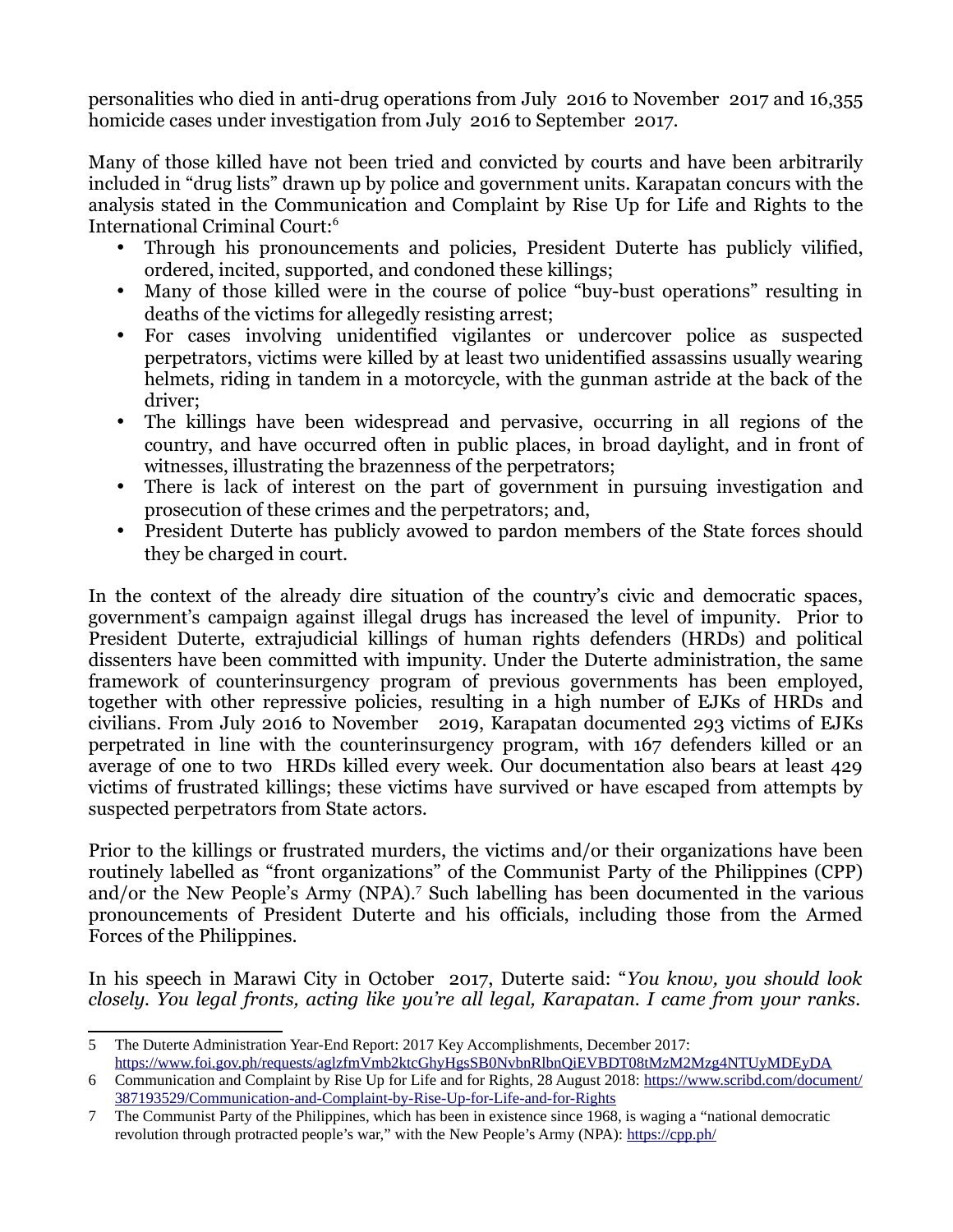*This Kilusang Mayo Uno. All of you from Tindig Pilipino, this Piston. You are really the legal cover of the Communist Party of the Philippines. You use poverty as your excuse, Mayo Uno is playing you for a fool, Piston is playing you for a fool, Bayan is playing you for a fool, we know you are one with the NPA. You are one great conspiracy. All of you are really committing rebellion right now. … I will be frank with you. We kill each other, we kill each other, you will be killed*."[8](#page-2-0)

In yet another speech in August 2019, President Duterte declared: *Karapatan is a front, a group of demons in the Philippines, you know what you did in Negros is not just fighting. The danger there is you are now implementing the commune system of the dispirited communist party strategy*."[9](#page-2-1)

Three UN Special Rapporteurs have expressed concern over President Duterte's statements, which "may lead to persons being incited to exercise violence against Karapatan and its members, who are already facing a severely hostile environment." The independent experts further said: "We are concerned that such speech by the President undermines not only the work of civil society, but also the faith of civil society in State institutions and, thus, the quality and level of their participation in democracy."[10](#page-2-2)

However, such forms of public vilification continued, through numerous statements of President Duterte and officials of the National Task Force to End Local Communist Armed Conflict (NTF-ELCAC), which was created through Executive Order (EO) No. 70.<sup>[11](#page-2-3)</sup> Karapatan and other human rights, civil society and people's organizations, humanitarian NGOs and even foreign funders have been stigmatized. Leaflets, posters, infographics, streamers, and fliers have proliferated online and in various parts of the country, presumably disseminated by State actors, vilifying leaders and members of these organizations. In an act of reprisal on Karapatan's engagement with the UN and foreign governments on the human rights situation in the Philippines, slanderous materials and baseless accusations were disseminated by the NTF-ELCAC at the UN, European Union and other international fora.

These public statements incite violence and killings and are considered direct orders and policy pronouncements by State forces on the ground. At least 12 human rights workers of Karapatan were killed, after such pronouncements by the government and military officials. Pictures of Atty. Benjamin Ramos, a Karapatan officer in Negros, and Escalante city councilor Bernardino Patigas Sr., also a Karapatan rights worker in the same province, were included in a poster of so-called "CNN personalities"[12](#page-2-4) disseminated in April 2018. Seven months after, in

<span id="page-2-0"></span><sup>8</sup> Speech of President Rodrigo Roa Duterte during his visit to Marawi City, Presidential Communications Operations Office, 17 October 2017: [https://pcoo.gov.ph/wp-content/uploads/2017/10/20171017-](https://pcoo.gov.ph/wp-content/uploads/2017/10/20171017-Speech_of_President_Rodrigo_Roa_Duterte_during_his_Visit_to_Marawi_City-1.pdf) Speech of President Rodrigo Roa Duterte during his Visit to Marawi City-1.pdf

<span id="page-2-1"></span><sup>9</sup> Duterte calls Karapatan an "organization of demons in the Philippines", Philippine Daily Inquirer, 2 August 2019: <https://newsinfo.inquirer.net/1149408/duterte-calls-karapatan-an-organization-of-demons-in-the-philippines>

<span id="page-2-2"></span><sup>10</sup> Communication from Mandates of the Special Rapporteur on the promotion and protection of the right to freedom of opinion and expression; the Special Rapporteur on the situation of human rights defenders and the Special Rapporteur on the promotion and protection of human rights and fundamental freedoms while countering terrorism to the Philippine Government, 23 April 2018: [https://spcommreports.ohchr.org/TMResultsBase/DownLoadPublicCommunicationFile?](https://spcommreports.ohchr.org/TMResultsBase/DownLoadPublicCommunicationFile?gId=23712) [gId=23712](https://spcommreports.ohchr.org/TMResultsBase/DownLoadPublicCommunicationFile?gId=23712)

<span id="page-2-3"></span><sup>11</sup> Executive Order No. 70 Institutionalizing the Whole-of-Nation Approach in attaining inclusive and sustainable peace, creating a national task force to end local communist armed conflict, and directing the adoption of a national peace framework, 4 December 2018: <https://www.officialgazette.gov.ph/downloads/2018/12dec/20181204-EO-70-RRD.pdf>

<span id="page-2-4"></span><sup>12</sup> A government abbreviation for Communist Party of the Philippines-New People's Army-National Democratic Front of the Philippines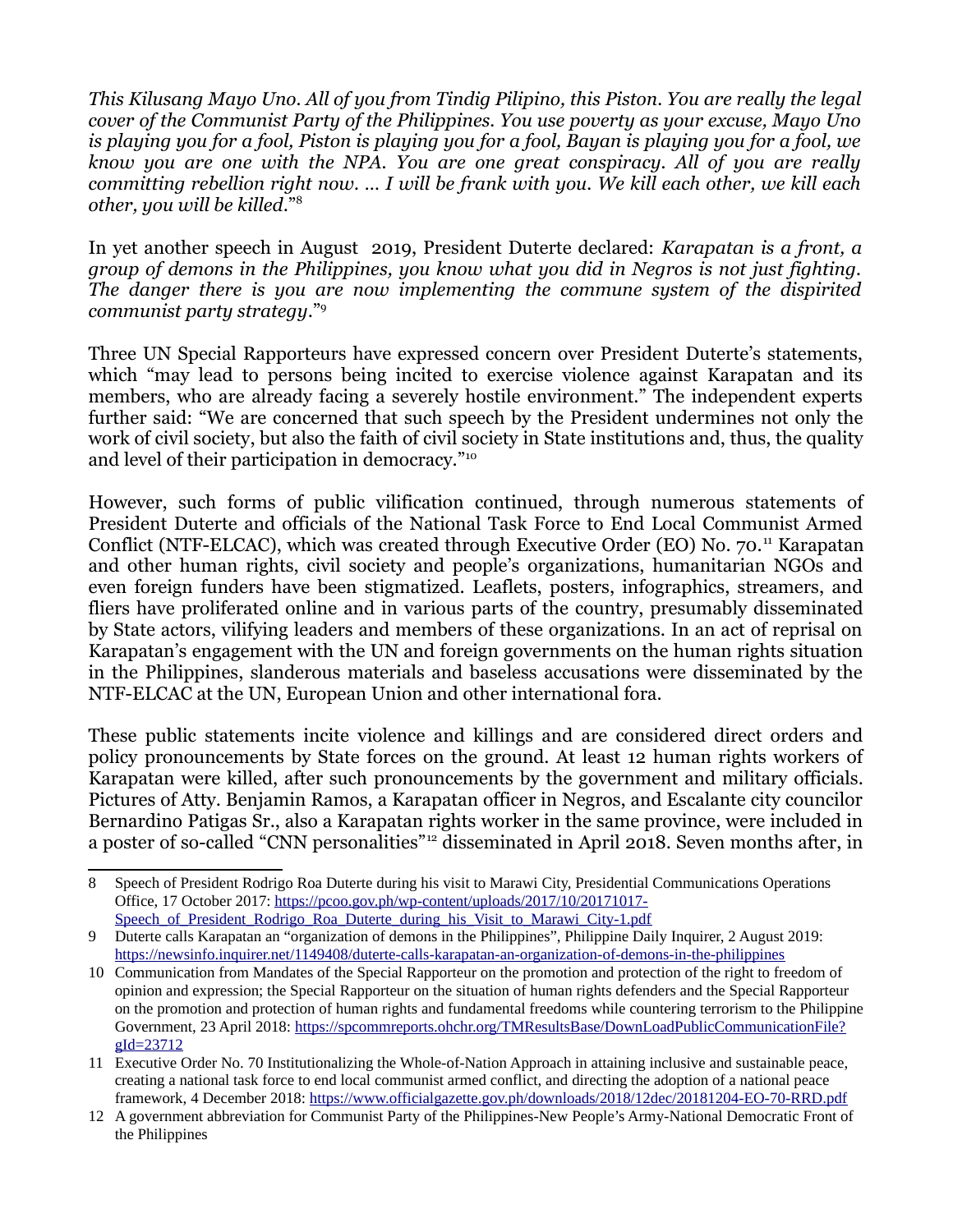November 2018, Ramos was killed by two motorcycle-riding men, who are suspected state agents.<sup>[13](#page-3-0)</sup> Patigas was killed in April 2019, while driving his motorcycle.<sup>[14](#page-3-1)</sup>

These pronouncements have also made human rights workers increasingly vulnerable to attacks by suspected state forces. Karapatan-Negros coordinator Elisa Badayos, who was then leading a fact-finding mission in November 2017, was killed by motorcycle-riding men. [15](#page-3-2) Karapatan paralegal Mariam Uy Acob was also killed by two motorcycle-riding men in September 2018.[16](#page-3-3) Ryan Hubilla and Nelly Bagasala, Karapatan paralegals assisting political prisoners in Sorsogon province, were killed by two men onboard a motorcycle in June 2019.[17](#page-3-4) Many of these killings were perpetrated by men wearing masks and riding motorcycles without plate numbers, obviously to avoid being identified.

Aside from public pronouncements by government officials vilifying Karapatan members, prior incidents of threats and harassment from soldiers experienced by the victims point to the culpability of State actors. Karapatan Secretary General Cristina Palabay and other Karapatan human rights workers have received death threats and threats of violence, some misogynistic in nature, via calls, texts and online spaces.<sup>[18](#page-3-5)</sup>

Karapatan documented killings of HRDs by known military perpetrators. This includes the killing of indigenous youth HRD Obello Bay-ao in September 2017 by two paramilitary members, who have been charged with murder.<sup>[19](#page-3-6)</sup> Seven members of an indigenous people's group in South Cotabato were killed by soldiers from the 10<sup>th</sup> Infantry Division, 33<sup>rd</sup> and  $27<sup>th</sup>$ Infantry Battalions in December [20](#page-3-7)17.<sup>20</sup> Fourteen members and leaders of peasant organizations in Negros were killed by the PNP-Region 7 during its Synchronized Enhanced Managing of Police Operations (SEMPO) in March 2019. The SEMPO was conducted using search warrants issued by a judge from another locality.<sup>[21](#page-3-8)</sup>

The use of search warrants resulted in highly questionable raids and arrests of HRDs. During the March 2019 SEMPO, 15 HRDs were arrested based on the same set of search warrants issued by the same judge.<sup>[22](#page-3-9)</sup> From October 31 to November 5, 2019, at least nine search warrants were used by military and police to effect the arrest of 62 HRDs in Negros and Manila, in the course of raids conducted in the offices of human rights and people's organizations and homes of some of the HRDs. A judge based in Quezon City in the National Capital Region issued the nine warrants, a day after her meeting with Police General Debold Sinas, the same police official who led the SEMPO in Negros and was recently appointed as police chief in the National Capital Region.<sup>23</sup>

What is consistent in these cases are testimonies by those arrested that the so-called evidence of guns, bomb-making materials and explosives, and materials considered

<span id="page-3-0"></span><sup>13</sup> Karapatan factsheet on the extrajudicial killing of Benjamin Ramos, November 2018

<span id="page-3-1"></span><sup>14</sup> Karapatan factsheet on the extrajudicial killing of Bernardino Patigas Sr., April 2019

<span id="page-3-2"></span><sup>15</sup> Karapatan factsheet on the extrajudicial killing of Elisa Badayos, November 2017

<span id="page-3-3"></span><sup>16</sup> Karapatan factsheet on the extrajudicial killing of Mariam Uy Acob, September 2018

<span id="page-3-4"></span><sup>17</sup> Karapatan factsheet on the extrajudicial killing of Ryan Hubilla and Nelly Bagasala, June 2019

<span id="page-3-5"></span><sup>18</sup> Karapatan factsheet on threats and harassment against Cristina Palabay, Clarizza Singson, Zara Alvarez, Mary Ann Gabayan, Audrey Beltran, Reylan Vergara,

<span id="page-3-6"></span><sup>19</sup> Karapatan factsheet on the extrajudicial killing of Obello Bay-ao, September 2017

<span id="page-3-7"></span><sup>20</sup> Karapatan factsheet and factfinding report on the Lake Sebu massacre, December 2018

<span id="page-3-8"></span><sup>21</sup> Karapatan report on the factfinding and solidarity mission in Negros Oriental, 04-08 April 2019

<span id="page-3-9"></span><sup>22</sup> Ibid.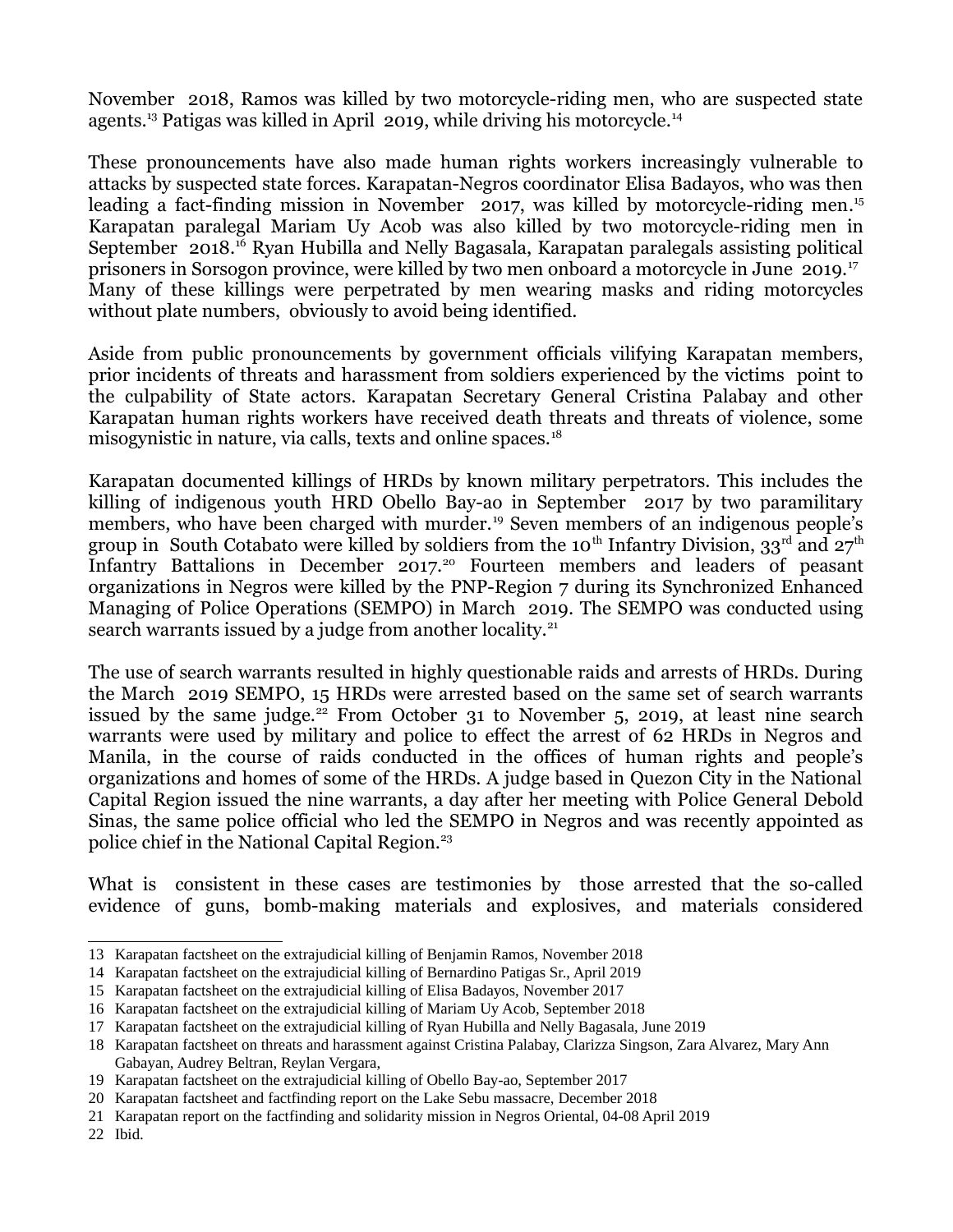subversive documents were planted in the locations where they were arrested or in their belongings.

The same testimonies have been given by HRDs, including trade unionists and peace advocates, who have been arrested under the Duterte administration and are still currently detained. Many of them, who are considered political prisoners, are facing the formulaic nonbailable charges of illegal possession of explosives and other trumped-up cases. This includes the cases of peace advocates Rey Casambre, Ferdinand Castillo, Vicente Ladlad, Adelberto Silva, Renante Gamara, Frank Fernandez, Cleofe Lagtapon, and Esterlita Suaybaguio, as that of the cases of unionists Rowena and Oliver Rosales, Juan Alexander Reyes and Marklen Maojo Maga.<sup>[24](#page-4-0)</sup> Currently, there are attempts to separate and transfer them to different overcongested jails as an additional form of cruel treatment.

As of November 2019, there are 629 political prisoners incarcerated in various jails, including 382 arrested under the current administration. At least 3,130 individuals have been subjected to arbitrary or illegal arrest. Karapatan considers these forms of charges and arrests of HRDs resulting in their unjust detention as forms of judicial harassment by government, which is also a form of reprisal on their work as HRDs, peace advocates and critics of the current administration.

Another form of judicial harassment, which is also viewed as reprisal on attempts to seek legal protection from the courts, is the baseless perjury charge against 12 officers of Karapatan, along with NGOs Rural Missionaries of the Philippines and Gabriela.<sup>[25](#page-4-1)</sup> After subjecting Karapatan to a daily barrage of smear and defamation attacks and threats against its officers and members, eight of its officers filed a court petition for the issuance of the writs of amparo and habeas data, but soon after, the said perjury charges were filed against them by National Security Adviser Hermogenes Esperon.

The Human Security Act (HSA), also known as the anti-terror law, is also being used to hail rights defenders to court and subject them to judicial harassment, despite bearing no sufficient evidence to back up these charges. UN Special Rapporteur on the rights of indigenous peoples Victoria Tauli-Corpuz, Karapatan National Chairperson Elisa Tita Lubi, and more than 600 individuals, including a hundred HRDs and peace advocates were included in a Justice Department petition proscribing the CPP and NPA as terrorist organizations.[26](#page-4-2) Peasant leaders Jomorito Guaynon, Ireneo Udarbe and four others faced charges under the HSA.[27](#page-4-3) While most of the names have been stricken from the proscription petition and charges against Guaynon and Udarbe under the HSA have been dismissed, these HRDs still face threats to their lives and security.

<sup>23</sup> Karapatan factfinding mission report and factsheets on the raids of offices and homes and arrests of human rights defenders in Negros and Manila, November 2019

<span id="page-4-0"></span><sup>24</sup> Karapatan factsheets on the arrests and detention of Rey Casambre, Ferdinand Castillo, Vicente Ladlad, Adelberto Silva, Renante Gamara, Frank Fernandez, Cleofe Lagtapon, Esterlita Suaybaguio, Rowena and Oliver Rosales, Juan Alexander Reyes and Marklen Maojo Maga, 2017-2019

<span id="page-4-1"></span><sup>25</sup> Karapatan urgent appeal on the trumped up charges against Karapatan, RMP and Gabriela, September 2019. The charges have since been dismissed except for Sister Elenita Belardo, RGS, of RMP.

<span id="page-4-2"></span><sup>26</sup> Karapatan factsheet and urgent appeal on the inclusion of rights defenders and peace advocates in the petition proscribing the CPP and NPA as terrorist organizations, April 2018

<span id="page-4-3"></span><sup>27</sup> Karapatan factsheet on the arrest and detention of Jomorito Guaynon, Ireneo Udarbe, Gerry Basahon, Gerald Basahon, Mylene Coleta, Marivic Coleta, January 2019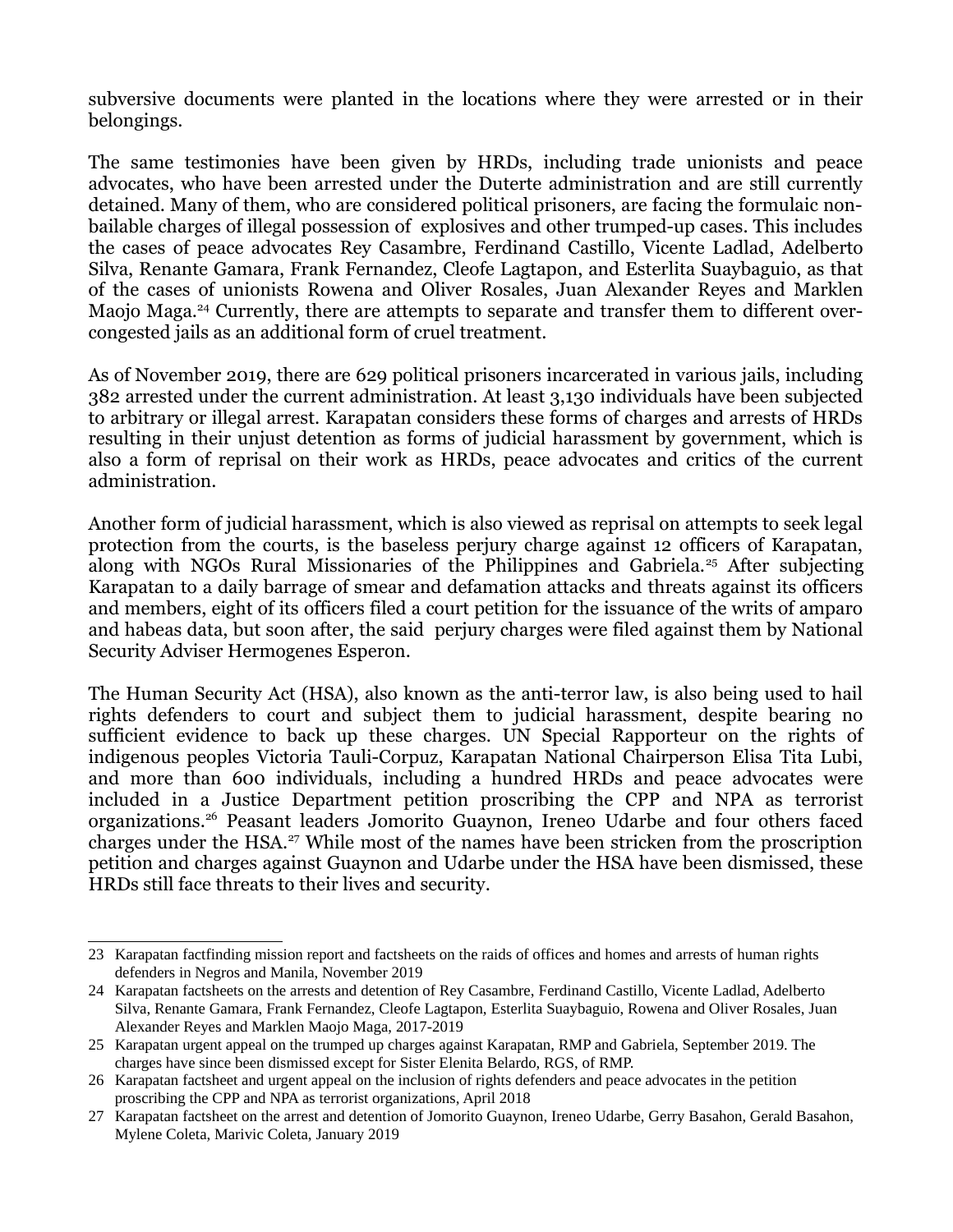Members of the opposition such as Sen. Leila de Lima and Vice President Leni Robredo, together with other opposition and religious leaders are facing charges which are seen as retaliatory actions regarding their vocal stance against extrajudicial killings in line with the drug war. Supreme Court Chief Justice Maria Lourdes Sereno faced questionable quo warranto proceedings that resulted in her removal from her post and the dominance of appointees by the President at the Supreme Court.

Through these trumped-up charges, opposition to government policies, peace advocacy, along with human rights, social justice and development work, are criminalized. Alongside these forms of violations on the freedom of association are violations of HRDs' freedom of expression. Karapatan and other NGOs, as well as online community news organizations, experienced cyberattacks bringing down the organizations' websites. Karapatan's website was down for three weeks, after denial of distribution service (DDoS) attacks ranging from 1,000 to 3,000 per second targeted the site.<sup>[28](#page-5-0)</sup>

Communities of HRDs and civilians have likewise faced various forms of attacks. Former Karapatan human rights worker Honey Mae Suazo has been missing since November 2019. Her case and of nine others have been documented as cases of enforced disappearance, despite the existence of a law criminalizing the act of enforced or involuntary disappearances.<sup>[29](#page-5-1)</sup> Small-scale miners and members of peasant organizations Janry Mensis and "Jerry" were abducted and tortured by soldiers.<sup>[30](#page-5-2)</sup> At least 454,060 individuals forcibly evacuated from their communities, in the course of bombings conducted by soldiers in Marawi City and many communities in Mindanao, Eastern Visayas, Bicol, Cagayan Valley, and Southern Tagalog.[31](#page-5-3) At least 3,043 victims of forced or fake surrenders were documented in Mindanao and other parts of the country, wherein civilians and rights defenders are coerced into presenting themselves to soldiers in military camps and signing documents that they are "rebel returnees."[32](#page-5-4)

Human rights violations against HRDs and communities are driven by policies and programs of the Duterte administration that severely cause the constriction and closing of civic and democratic spaces in the country, on top of its anti-illegal drugs policy.

Through its Oplan Kapayapaan (Peace) and Oplan Kapanatagan (Stability), a militarist "whole-of-nation" approach is adopted by government to address the ongoing armed conflict in the country. The establishment of the NTF-ELCAC through EO 70 is the latest of government measures to systematize and institutionalize such approach. With the appointment of 73 military and police officials to positions in at least 46 government agencies, Duterte's counterinsurgency program, like the previous ones, does not distinguish civilians, or non-armed individuals, from armed combatants, resulting in widespread, systematic and grave violations of human rights and civil liberties such as the right to life, to due process, against arbitrary or unlawful arrests and detention, the right to freedom of association and expression.

<span id="page-5-0"></span><sup>28</sup> Attributing the attacks against media and human rights websites in the Philippines, Qurium Media Foundation, 29 March 2019: <https://www.qurium.org/alerts/philippines/attributing-the-attacks-against-media-human-rigths-philippines/>

<span id="page-5-1"></span><sup>29</sup> Karapatan factsheets on the disappearance of Honey Mae Suazo and nine other victims of enforced disappearance, 2016 to 2019

<span id="page-5-2"></span><sup>30</sup> Karapatan factsheet on the abduction and torture of Janry Mensis and Jerry, December 2018

<span id="page-5-3"></span><sup>31</sup> Karapatan factsheets on cases of forced evacuation and bombings, 2016-2019

<span id="page-5-4"></span><sup>32</sup> Karapatan factsheets on cases of forced or fake surrenders, 2016 to 2019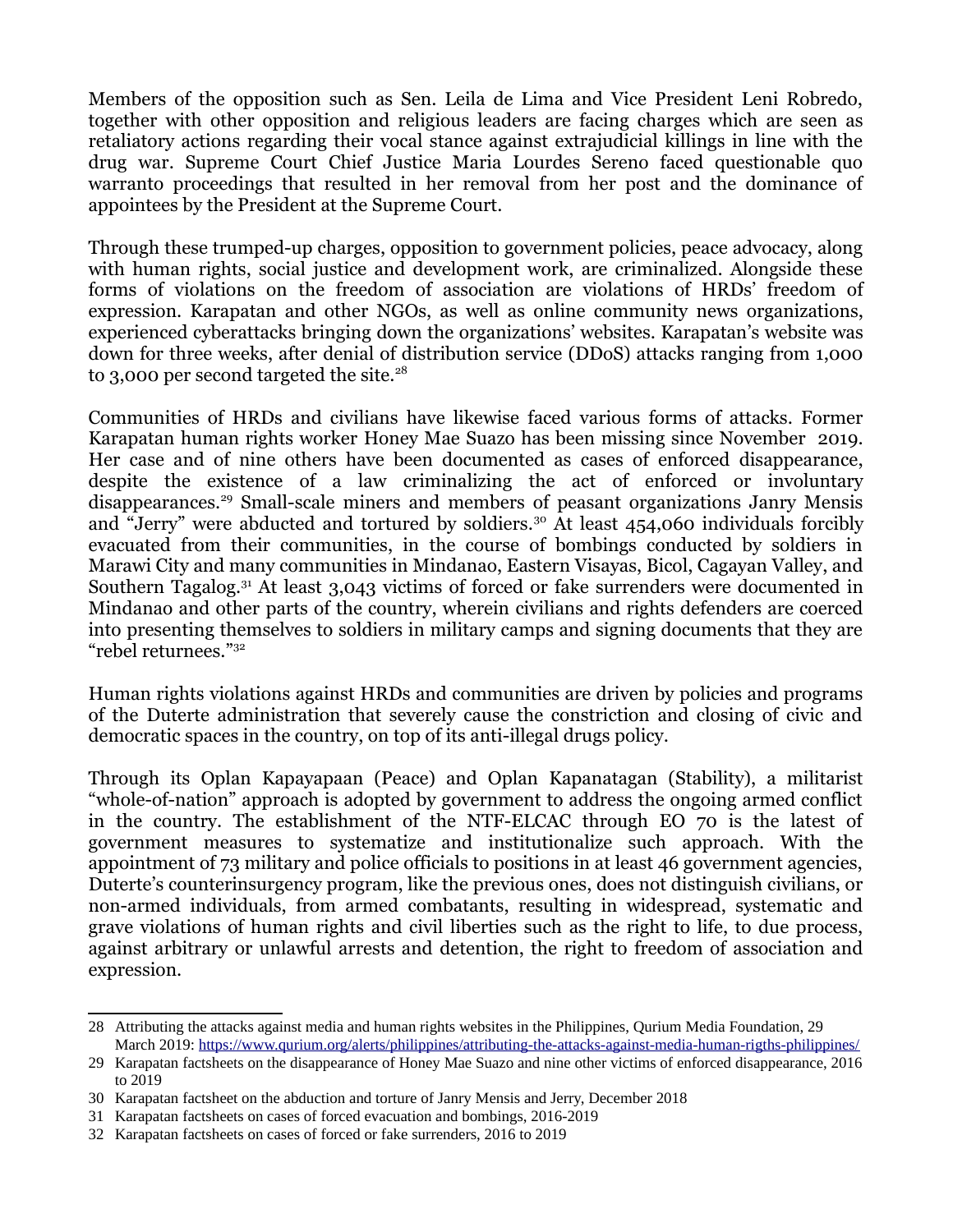Labelling organizations of human rights defenders, religious institutions, and humanitarian organizations as "front organizations" of the CPP and NPA and as "terrorists," and doing so without an ounce of evidence brought before a competent and independent court, makes leaders and members of these groups as vulnerable targets for State violence. This counterinsurgency program has also led to the criminalization of human rights defenders, through the Inter-Agency Committee on Legal Action and consequently through the legal engagement cluster of the NTF-ELCAC, which is assigned to prepare legal offensives against alleged CPP and NPA members, including those from the so-called front organizations.

The counterinsurgency measures are propped up by policies that engender such rights violations. The declaration and subsequent extension of martial law in Mindanao through Proclamation No. 216<sup>[33](#page-6-0)</sup> has resulted in 106 victims of EJKs, 136 frustrated murders, 1,637 illegal arrests, 1,483 fake or forced surrenders, and more than 400,000 victims of forcible evacuation due to bombings.[34](#page-6-1)

Likewise, the issuance of Memorandum Order No. 32,<sup>[35](#page-6-2)</sup> increasing the number of police and military personnel deployed in the provinces of Samar, Negros Occidental, Negros Oriental, and the Bicol region, resulted in at least 52 victims of EJKs and 62 illegal or arbitrary arrests and detention in the said areas.<sup>[36](#page-6-3)</sup> Immigration laws including Bureau of Immigration Operations Order No. SBM-2015-025<sup>[37](#page-6-4)</sup> were used against HRDs like Australian missionary Patricia Fox and lawyer Gill Boehringer denying them entry and/or stay in the Philippines due to their support for victims of human rights violations.[38](#page-6-5)

Women HRDs are also increasingly at risk under the current administration, with at least 43 WHRDs killed and 93 women arbitrarily or illegally arrested and detained.<sup>[39](#page-6-6)</sup> Pronouncements of President Duterte that incite violence against women have been widely published in mainstream media.

Despite all these documented rights violations, and the corresponding cases filed before the Commission on Human Rights, the Supreme Court, and local courts, no State actor, perhaps except for the case of Kian delos Santos, a victim of drug-related EJK, has been convicted. If complaints do prosper into court cases, warrants of arrests have been difficult to enforce or serve to perpetrators, and thus trial is unable to commence. Relatives of victims have noted that law enforcement officials are amiss in undertaking their functions to locate and thus serve the warrants. They are also of the view that the military are providing protection to the perpetrators. When victims of state vilification, threats, and harassment avail of remedies to seek legal protection such as the petitions of the writs of amparo and habeas data, such as in

<span id="page-6-0"></span><sup>33</sup> Proclamation No. 216, s. 2017 declaring a state of martial law and suspending the privilege of the writ of of habeas corpus in the whole of Mindanao, 23 May 2017: [https://www.officialgazette.gov.ph/downloads/2017/05may/20170523-](https://www.officialgazette.gov.ph/downloads/2017/05may/20170523-PROC-216-RRD.pdf) [PROC-216-RRD.pdf](https://www.officialgazette.gov.ph/downloads/2017/05may/20170523-PROC-216-RRD.pdf)

<span id="page-6-1"></span><sup>34</sup> Karapatan factsheets and documentation on human rights violations in relation to the declaration of martial law in Mindanao, 23 May 2017 to 23 May 2019

<span id="page-6-2"></span><sup>35</sup> Memorandum Order No. 32 reinforcing the guidelines for the Armed Forces of the Philippines and the Philippine National Police in implementation of measures to prevent and suppress lawless violence, 22 November 2018: <https://www.officialgazette.gov.ph/downloads/2018/11nov/20181122-MO-32-RRD.pdf>

<span id="page-6-3"></span><sup>36</sup> Karapatan factsheets and documentation on human rights violations in relation to the issuance of Memorandum Order No. 32, 22 November 2018 to 30 November 2019

<span id="page-6-4"></span><sup>37</sup> Operations Order No. SBM-2015-025 Prohibition on foreign tourists in engaging in political activities in the Philippines, 03 July 2015: [https://immigration.gov.ph/images/OPERATIONSORDER/2015\\_Issue/SBM-2015-025.pdf](https://immigration.gov.ph/images/OPERATIONSORDER/2015_Issue/SBM-2015-025.pdf)

<span id="page-6-5"></span><sup>38</sup> Karapatan factsheets on the case of Sr. Patricia Fox and lawyer Gil Boehringer, 2018

<span id="page-6-6"></span><sup>39</sup> Karapatan factsheets and documentation on human rights violations against women, 1 July 2016 to 30 November, 2019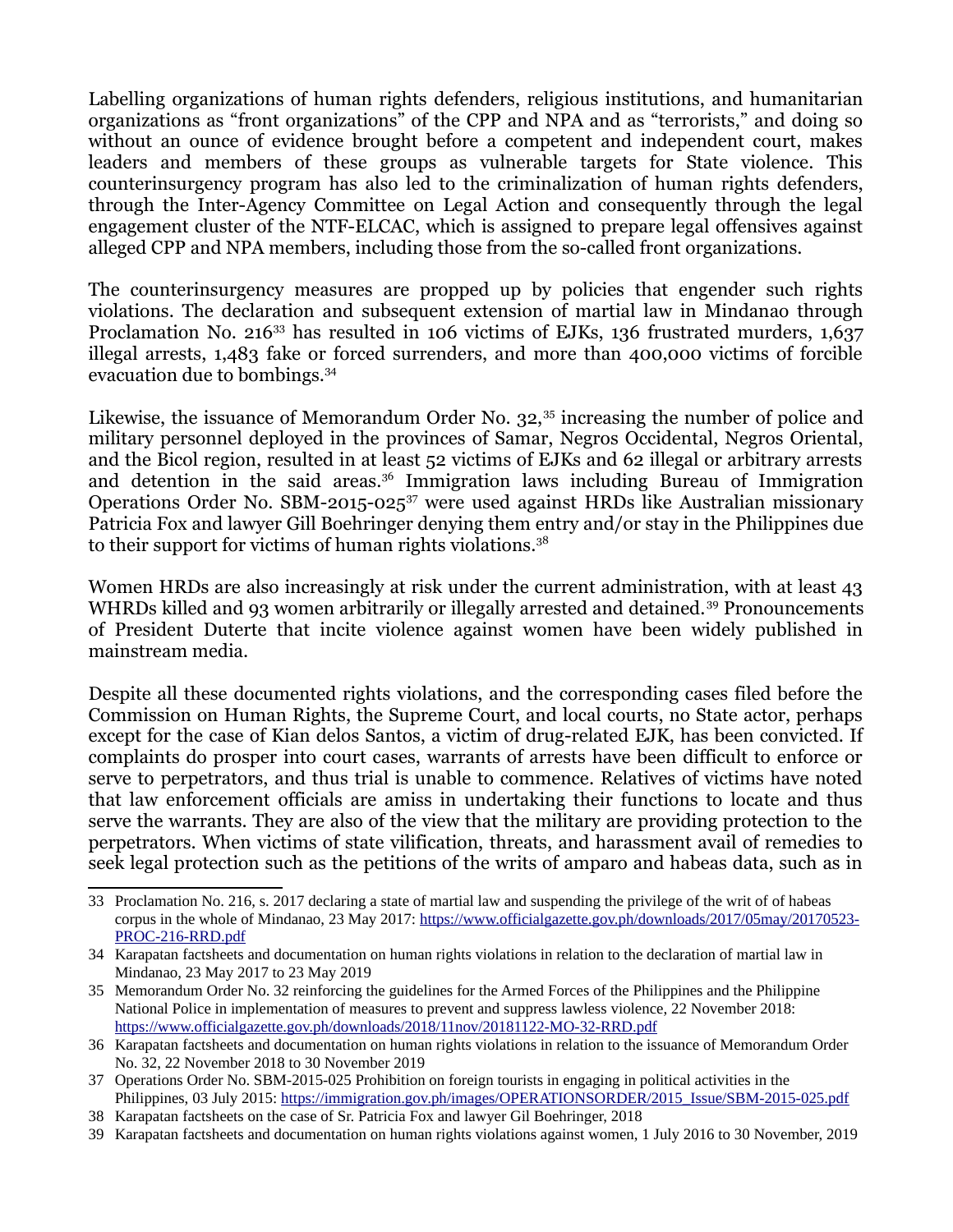the cases of Karapatan, RMP, Gabriela and the National Union of Peoples' Lawyers, they face a blank wall as their petitions are dismissed by the Court of Appeals. Clearly, victims have nowhere to go, in terms of local remedies available to pursue justice and accountability.

Double standard of justice has likewise been noted, comparing the government's attitude towards the resolution of these rights violations vis-a-vis its enabling of the political rehabilitation of the Marcoses through the hero's burial of former dictator Ferdinand Marcos, the release from detention of the President's allies including former President Arroyo and former Senate President Juan Ponce Enrile; and the non-prosecution and promotion of military and police generals involved incases of rights violations.

In November 2018, the Philippine Securities and Exchange Commission (SEC) released Memorandum Nos.  $15^{40}$  $15^{40}$  $15^{40}$  and  $17^{41}$  $17^{41}$  $17^{41}$  Many non-profit and non-governmental organizations (NPOs/NGOs) opined that the memoranda infringe on their independence, as these will enable undue classification and regulation of the organizations, government interference in their activities, and violations on the right to privacy and the right to freedom of religious and political beliefs, which all may lead to the blacklisting or illegalization of human rights and development NGOs.

There were also recent actions, pronouncements and measures by government officials to defund or restrict funding for human rights and development work. Among these are (1) numerous representations made by the NTF-ELCAC to diplomatic missions in the Philippines and to foreign ministries in various countries to cease funding support for human rights defenders and development organizations in the Philippines, (2) pronouncements of the foreign affairs secretary addressed to foreign governments to "clear" donations and grants to NGOs in the country with his department,<sup>[42](#page-7-2)</sup> and(3) the release of the Bureau of Customs Memorandum Circular No. 211-2019 on the suspension of loans and grants from countries which voted for the resolution on the Philippines at the UN Human Rights Council.<sup>[43](#page-7-3)</sup>

The government also disseminated misinformation regarding the status of the registration with the SEC of Karapatan and four other NGOs,<sup>[44](#page-7-4)</sup> which was contested by Karapatan's documentation proving the legal status of the organization and its compliance to reportorial requirements by the SEC.[45](#page-7-5)

There are attempts to pursue additional measures that will result in the full closure of civic and democratic space in the country. Proposals to reimpose the death penalty continue to be among the top legislative agenda of Duterte's allies in the legislative branch, with 10 pending bills in the Senate and 13 bills filed in the House of Representatives. Bills lowering the

<span id="page-7-0"></span><sup>40</sup> SEC Memorandum Circular No. 15 series of 2018 Guidelines for the protection of SEC-registered non-profit organizations from money laundering and terrorist financing abuse ("NPO Guidelines"), 7 November 2018: <http://www.sec.gov.ph/wp-content/uploads/2018/11/2018MCNo15.pdf>

<span id="page-7-1"></span><sup>41</sup> SEC memorandum Circular No. 17 series of 2018 Revision of the General Information Sheet to include beneficial ownership information, 27 November 2018: [http://www.sec.gov.ph/wp-content/uploads/2018/11/2018MCNo17\\_.pdf](http://www.sec.gov.ph/wp-content/uploads/2018/11/2018MCNo17_.pdf)

<span id="page-7-2"></span><sup>42</sup> Teddy Locsin wants foreign donations to NGOs cleared with DFA, The Philippine Star, 2 June 2019: <https://www.philstar.com/headlines/2019/06/02/1922931/teddy-locsin-wants-foreign-donations-ngos-cleared-dfa>

<span id="page-7-3"></span><sup>43</sup> Malacanang suspends talks on loans, grants from countries backing UN probe into drug war, Rappler, 21 September 2019: [https://www.rappler.com/nation/240669-philippines-suspends-talks-loans-grants-countries-support-un-resolution](https://www.rappler.com/nation/240669-philippines-suspends-talks-loans-grants-countries-support-un-resolution-drug-war)[drug-war](https://www.rappler.com/nation/240669-philippines-suspends-talks-loans-grants-countries-support-un-resolution-drug-war)

<span id="page-7-4"></span><sup>44</sup> Karapatan, 4 other NGOs have revoked SEC registration, Philippine News Agency, 8 May 2019: <https://www.pna.gov.ph/articles/1069216>

<span id="page-7-5"></span><sup>45</sup> Rights group refutes PH gov't's claim to UN chief, ABS-CBN, 24 September 2019: <https://news.abs-cbn.com/news/09/24/19/rights-group-refutes-ph-govts-claim-to-un-chief>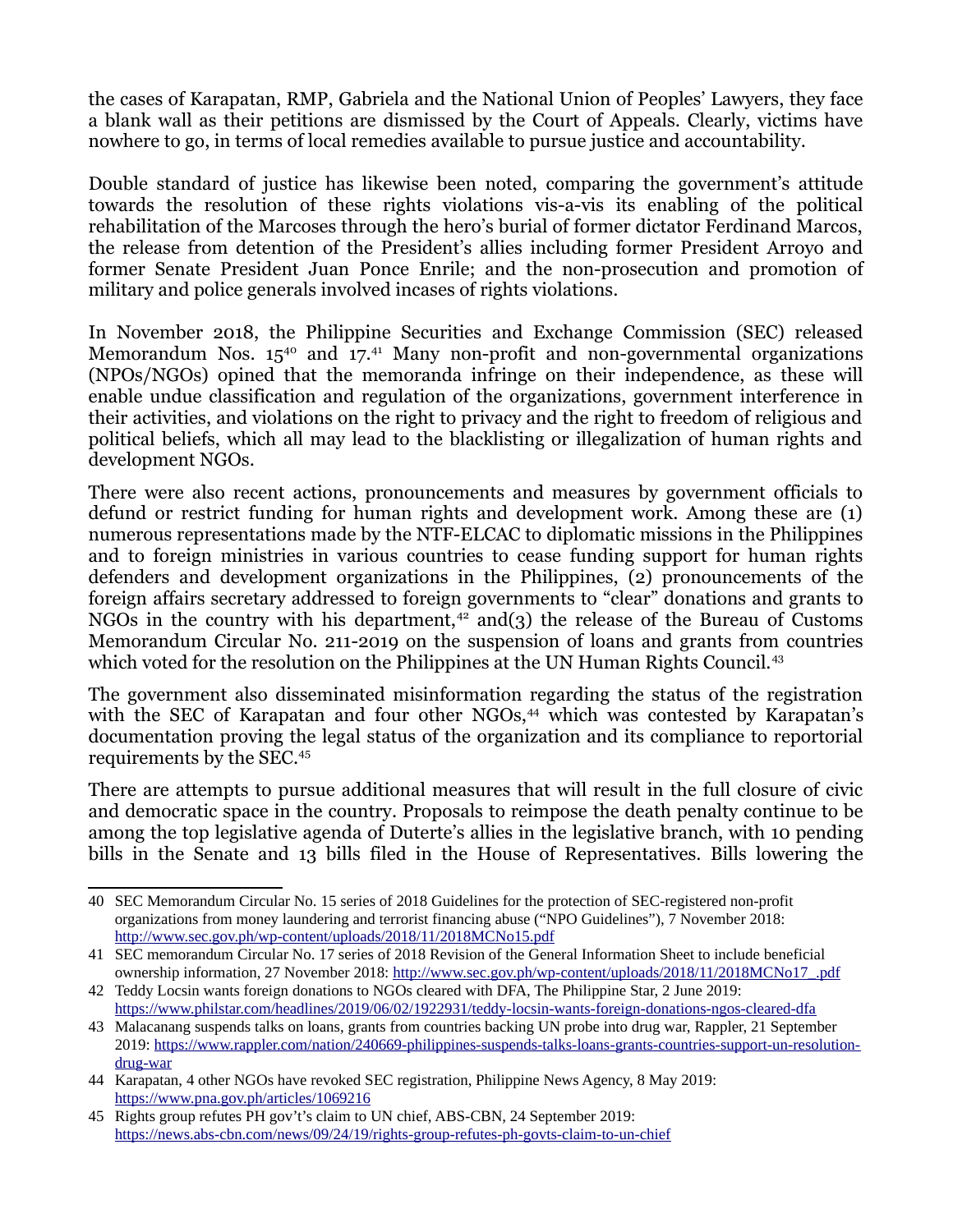minimum age for criminal responsibility from 15 years old to 13 or 12 years old are still pending before Congress.

Among the measures that will directly impact on civic and democratic space in the Philippines are proposals to amend the anti-terror law. At least four bills are pending at the Senate, while five bills are up for deliberation at the House of Representatives regarding the amendments to the HSA. Defense Secretary Delfin Lorenzana has been quoted widely by the media proposing the lifting of martial law in Mindanao in exchange for the enactment of bills amending the HSA, which contain draconian and highly questionable provisions that will further criminalize and stigmatize political dissent, human rights and social justice work, humanitarian and development work.

Among the proposed amendments are the inclusion of several legitimate acts of dissent and protest including transport and trade union strikes, humanitarian response and assistance such as provision of medical and legal assistance to persons suspected as terrorists as acts of terrorism; prosecution of journalists if they will not divulge their sources on issues pertaining to alleged terrorist acts; lengthened period of detention of persons suspected as terrorist to 30 days without a warrant, which can make individuals vulnerable to torture and cruel treatment; the removal of safeguards for abuse such as the penalties for wrongful detention, among others.

Secretary Lorenzana, Interior and Local Government Secretary Eduardo Ano, and Presidential Peace Adviser Carlito Galvez also voiced out their recommendation to revive Republic Act 1700, or the Anti-Subversion Law, which was repealed in 1991, to criminalize membership or association with the CPP, NPA and their so-called front organizations.<sup>[46](#page-8-0)</sup>

With the prioritization of proposed laws that impact on human rights and civil liberties in a Congress dominated by the President's allies, the filing of trumped-up charges against critics and HRDs, the arbitrary detention of political prisoners, the severe deficiencies of domestic redress mechanisms to render justice and the brazenness of law enforcement, military and government officials in committing and justifying rights violations, the country's legal and justice system is weaponized against dissent and criticism.

Meanwhile, a long-overdue measure that provides legal recognition and protection mechanisms for human rights defenders continue to languish in Congress. Four bills filed in Congress have yet to be scheduled for hearings at the committee levels.

Recommendations:

1. For the UN Human Rights Council to adopt a resolution providing for the initiation of an independent fact-finding mission or a Commission on Inquiry regarding the human rights situation in the Philippines;

2. For the Philippine government to officially invite UN special procedures, including those on extrajudicial killings, human rights defenders, indigenous peoples, freedom of association and peaceful assembly, freedom of expression, to conduct independent investigation on allegations of rights violations in the Philippines;

<span id="page-8-0"></span><sup>46</sup> The Trouble with the New Anti-Subversion Act Push for the Philippines, The Diplomat, 09 October 2019: <https://thediplomat.com/2019/10/the-trouble-with-the-new-anti-subversion-act-push-for-the-philippines/>